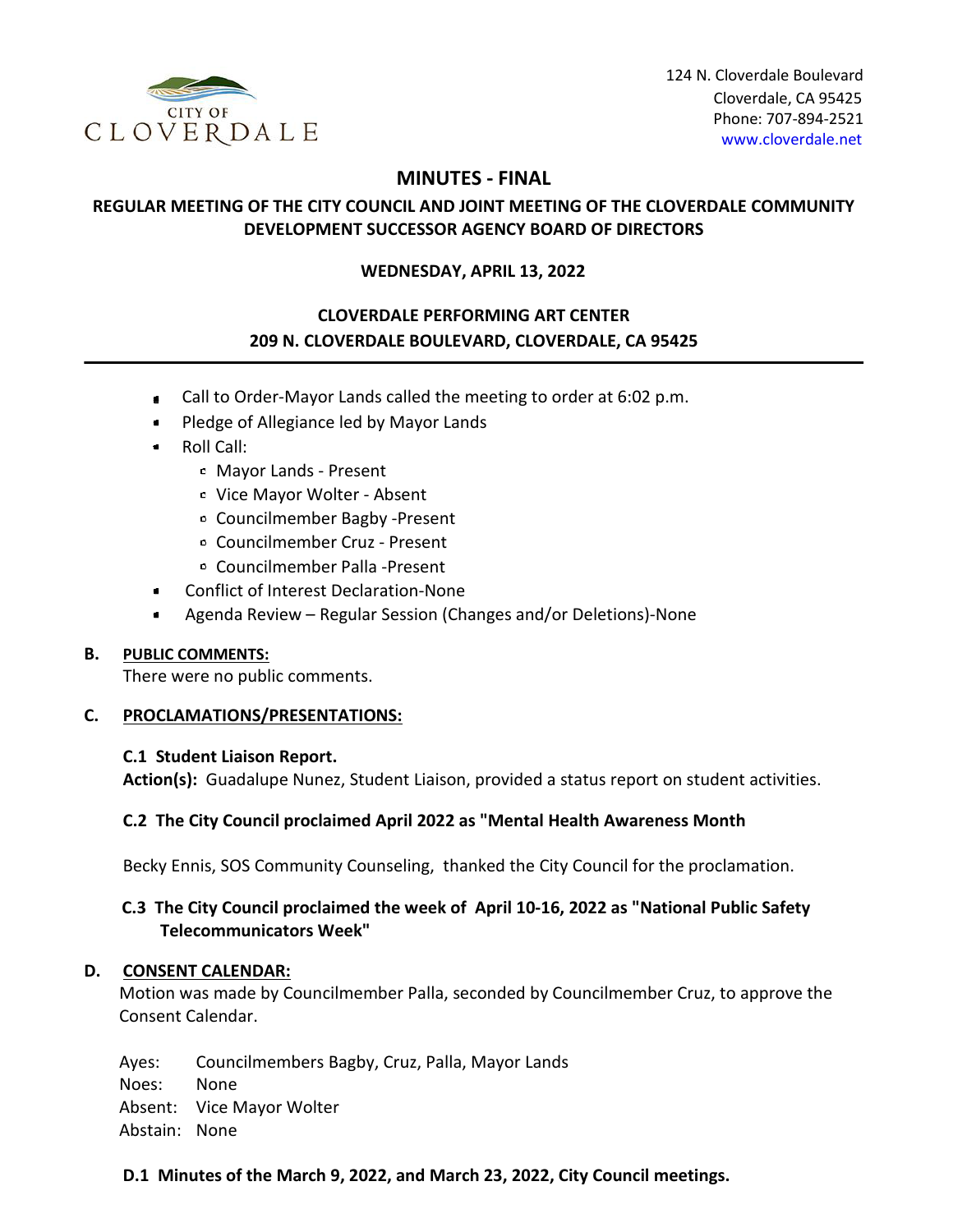# **Action(s):**

Approved minutes as presented.

# **D.2 A Resolution Authorizing Remote Teleconference Meetings of the City in compliance with Assembly Bill 361**

# **Action(s):**

Adopted Resolution 32-2022 entitled, "A Resolution of the City Council of the City of Cloverdale Authorizing Remote Teleconference Meetings of the City of Cloverdale of the City in Compliance with Assembly Bill 361.

# **D.3 Consideration of a Resolution authorizing the Destruction of Records as incorporated as Exhibit "A" of the Resolution which is Authorized by the City's Official Records Retention Schedule adopted in September 2006**

**Action(s):**

Adopted Resolution 33-2022 Approving the Destruction of Records as noted in Exhibit "A"

## **D.4 Funding Agreement with the Sonoma County Redwood Empire Food Bank**

## **Action(s):**

Adopted Resolution 34-2022 entitled, " A Resolution of the City Council of the City of Cloverdale approving a Funding Agreement with the Redwood Empire Food Bank in an amount not to exceed Forty Thousand Dollars (\$40,000) and authorizing the City Manager to execute said agreement in a form approved by the City Attorney".

## **D.5 General Fund Reserves Balances as of June 30, 2021**

# **Action(s):**

Received the General Fund Reserves Balances as of June 30, 2021, by Account Type, for informational purposes.

# **D.6 Consideration of Resolution for Roadway Improvement Project list for fiscal year 2022/2023 funded by SB-1: The Road Repair Accountability Act of 2017**

# **Action(s):**

Adopted Resolution 35-2022 entitled "Resolution of the City Council of the City of Cloverdale Adopting a List of Projects for Fiscal Year 2022/2023 Funded by SB1: The Road Repair and Accountability Act of 2017".

## **E. COMMUNICATIONS:**

City Manager Kelley stated no communications were received.

## **F. PUBLIC HEARING:**

**F.1 Ordinance of the City of Cloverdale amending Chapters 1.10 and 1.14 of the Cloverdale Municipal Code and adding Chapter 1.18 and 1.20 to the Cloverdale Municipal Code regarding Code Enforcement.**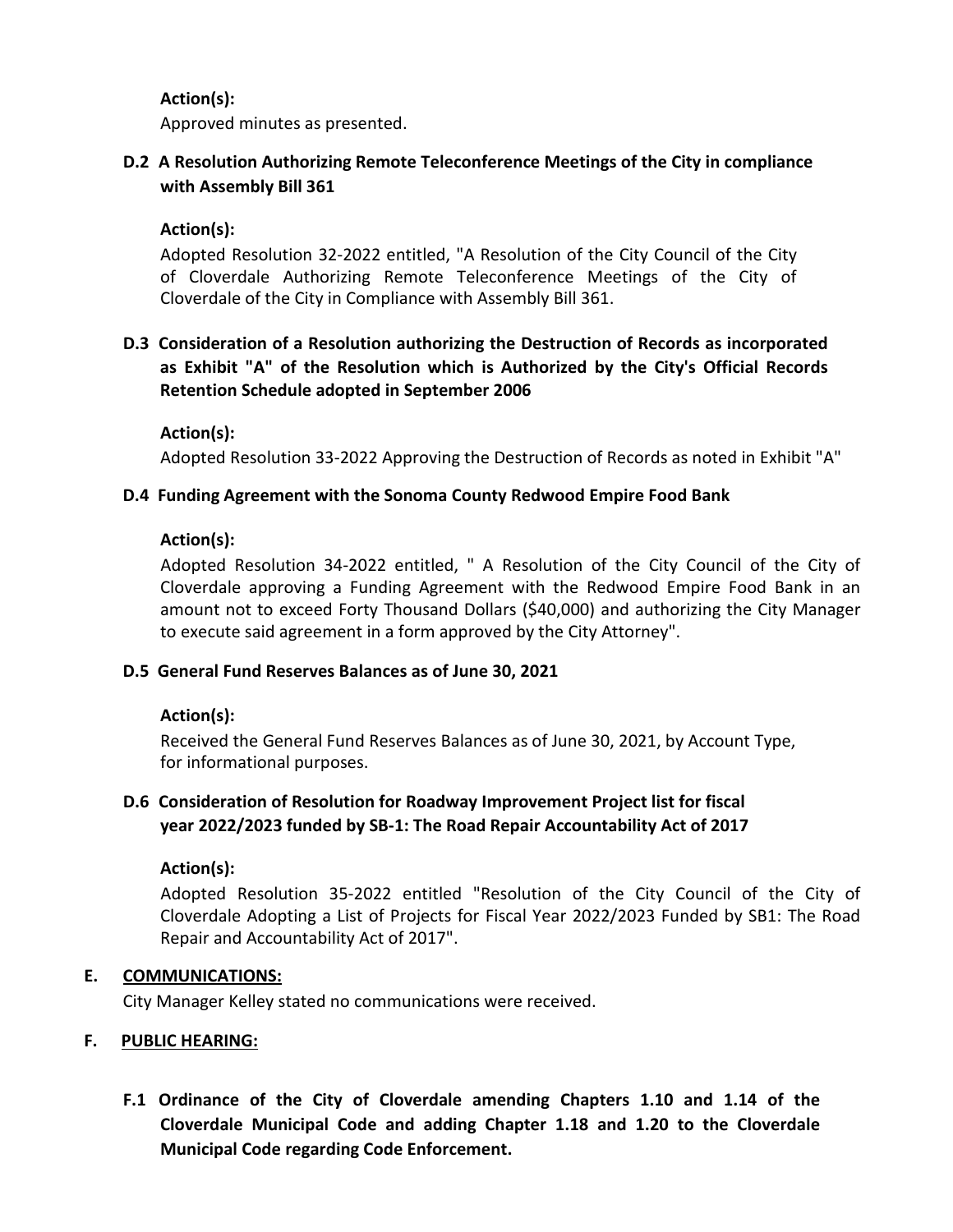Assistant City Manager Kevin Thompson stated the ordinance includes comprehensive Municipal Code provisions that would provide for more efficient Code enforcement by administrative citations. The process may be used for ongoing and chronic Code violations. Code Enforcement Officer Robert Smith stated violators would receive a preliminary notice and be given the opportunity to voluntarily comply. If not, an administrative hearing is scheduled. Penalties can be substantial; this process is very efficient, effective, and impartial.

Councilmembers spoke in support. Councilmember Cruz would like to be able to communicate directly with Officer Smith.

# **Action(s):**

Councilmember Palla introduced the Ordinance amending Cloverdale Municipal Code Chapters 1.10 and 1.14 and adding Chapter 1.18 and 1.20 regarding Code Enforcement Procedures. Councilmember Bagby seconded. The motion passed.

Ayes: Councilmembers Bagby, Cruz, Palla, Mayor Lands Noes: None Absent: Vice Mayor Wolter Abstain: None

### **G. NEW BUSINESS:** None

### **H. SUBCOMMITTEE ITEMS:**

### **Finance, Administration & Police**

Next Meeting - May 2, 2022 @1:30 p.m. The City Manager stated RGS is conducting a salary evaluation for the Public Works Director that will return for Council's

consideration.

## **Planning & Sustainability**

- Next Meeting rescheduled to June 21, 2022 at 4:00 p.m.
- **Public Works & Facilities**
	- $\circ$  Next Meeting corrected to April 26, 2022 at 1:30 p.m.
- **Joint City/Cloverdale Fire District**
	- $\circ$  Next Meeting June 13, 2022 at 5:30 p.m.
- **Joint City/Cloverdale Unified School District**
	- $\circ$  Next Meeting May 16, 2022 at 5:00 p.m.
- **Homelessness Community Advisory Group**

Next Meeting - May 10, 2022 at 1:30 p.m. Mayor Lands additionally reported on a recent multi-agency meeting regarding vegetation management, which also reduces the fire risk on the river bed. Nine recent fires have been put out by citizens.

## **I. SUBCOMMITTEE REPORTS:**

No additional reports.

## **J. COUNCIL REPORTS:**

Councilmember Palla announced that the pool completion date has been delayed until April 30th but will be completed in time for the May 30<sup>th</sup> grand opening.

- **K. INFORMATIONAL REPORTS:** No additional report.
- **L. LEGISLATIVE REPORTS, LETTERS OF SUPPORT/OPPOSITION:** None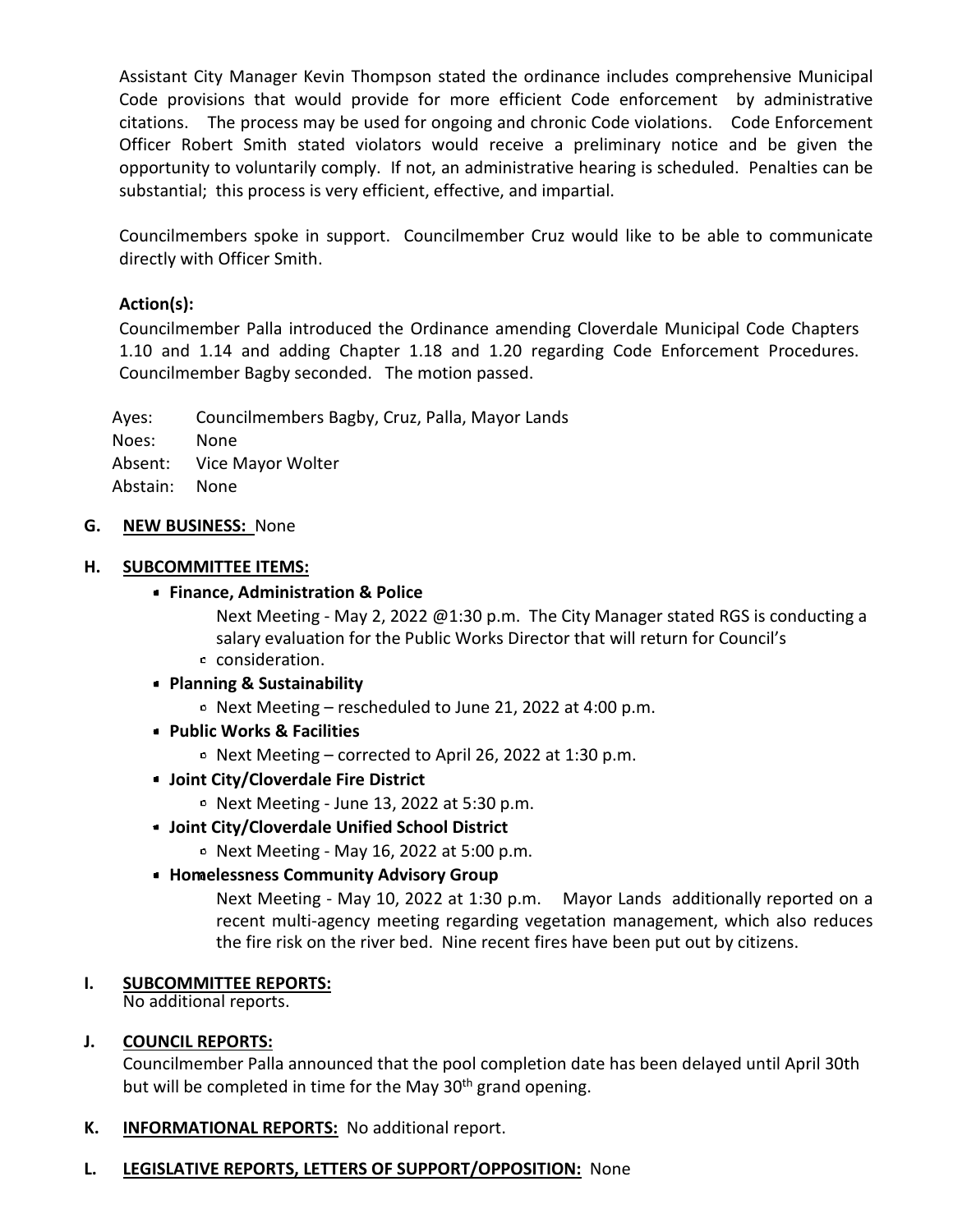## **M. CITY MANAGER/CITY ATTORNEY REPORT(S):**

The City Manager stated that the City Council will be asked to complete material in preparation for the May 4, 2022 budget workshop from 8:30-12:30 p.m.

Councilmember Cruz stated she will be unable to attend, but will send requests for consideration, including the need for Planning Commissioners' training.

City Manager Kelley invited Councilmembers' questions and comments on the pickle ball project prior to the Public Works Subcommittee's consideration.

City Attorney Sanchez reported they will be scheduling the fireworks ordinance for the Council's consideration.

## **N. STATUS UPDATE ON CURRENT IMPACTS TO WATER SUPPLY:**

City Manager Kelley reported that the State Water Board intends to bring forward an amended curtailment order, and the public is invited to attend tomorrow's workshop. A meeting will be scheduled for Council's consideration of participating in the voluntary agreement, which appears to include beneficial provisions.

## O. **STATUS UPDATE ON CURRENT EMERGENCY:** None

## **P. COUNCIL DIRECTION ON FUTURE AGENDA ITEMS:**

Councilmember Bagby would like to consider alternatives for addressing the homeless encampment next to the Cloverdale cemetery, seemingly on CalTrans property. She would like to look at the multi-jurisdictional aspect due to public safety concerns that require long-term solutions. This item was included on the Homeless Subcommittee's agenda.

Mayor Lands thanked Councilmember Cruz for raising the need to provide translation at public meetings. City Manager Kelley will include this on the Finance, Administration, and Police Committee's agenda in advance of the budget workshop.

Councilmember Cruz stated communication of municipal services is needed first, as lack of understanding inhibits participation. For example, resources are available from the State and County to educate the public on driver and pedestrian responsibilities. Translation in the Cloverdale Connect has not happened and should include picture grams.

Councilmember Palla suggested an ad hoc committee to discuss how to best conduct municipal services outreach so it may be included in the budget process. Mayor Lands suggested a Translation and Information Committee to include Mayor Lands and Councilmember Cruz.

City Attorney Sanchez recommended that the Ad Hoc Committee report directly to the City Council rather than reporting to the Subcommittee.

Councilmember Cruz requested Committee consideration of the free shuttle service, including adding Sunday hours and routes for new housing developments. Councilmember Bagby requested staff review for the City Council's consideration. She noted the Senior Center Program Manager has communicated challenges by the senior population in accessing the routes. City Manager Kelley stated he would provide the City Council with the Transit Manager's reports which reflect an increase in ridership, including students. This has been discussed at the Public Works Subcommittee.